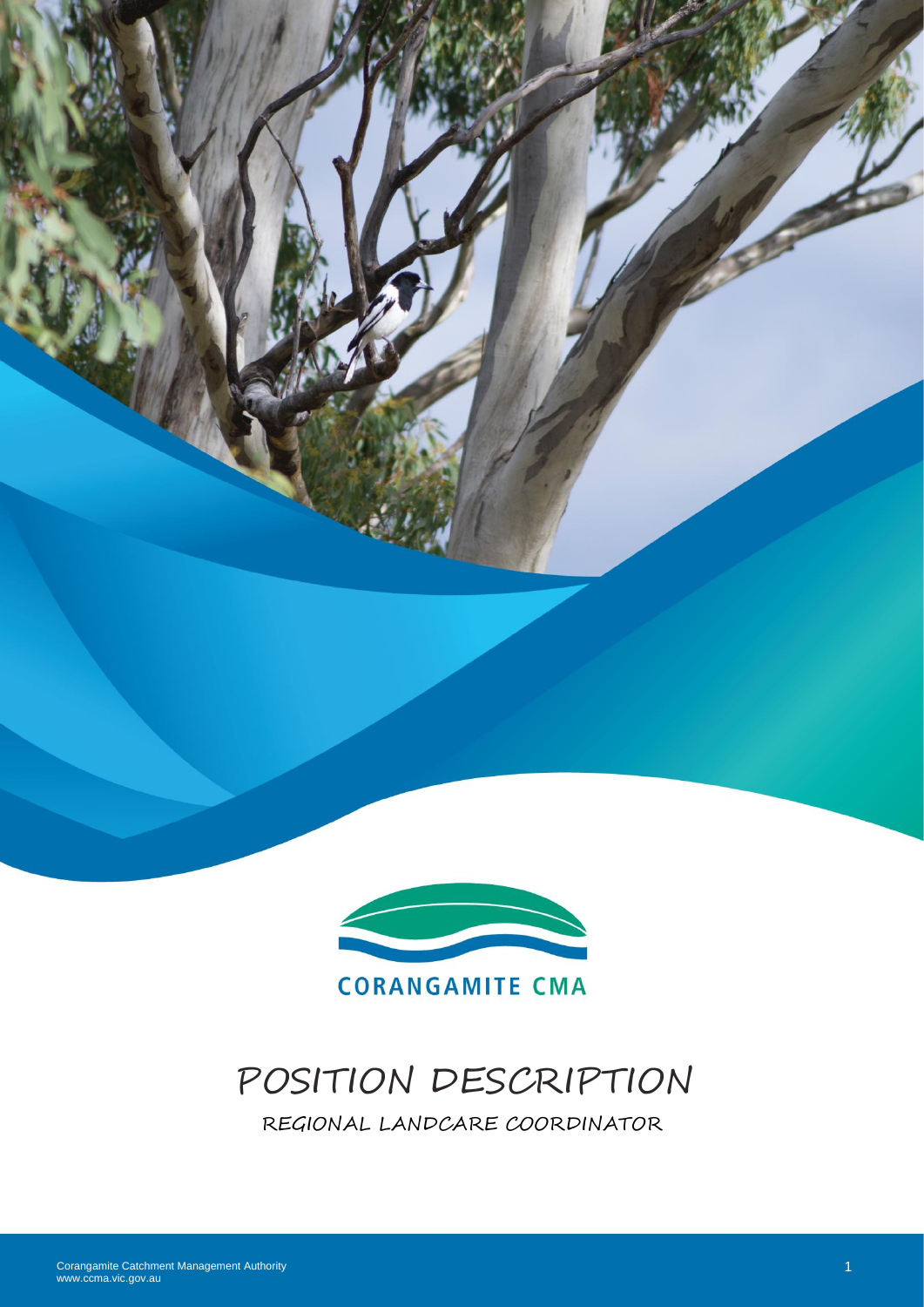# **ORGANISATION INFORMATION:**

The Victorian Government established the Corangamite Catchment Management Authority (CMA) in 1997 as a statutory authority under the Catchment and Land Protection Act 1994 and the Water Act 1989.

Our primary role is to work with local communities and support them to improve sustainable land, biodiversity and water resources management, in an area stretching from Geelong to Ballarat and along the coast to Peterborough. We do this by;

- engaging with local communities and stakeholders and supporting them to take action,
- leading, coordinating and facilitating natural resource management and conservation planning and programs,
- delivering grants and incentives programs on behalf of the Victorian and Australian governments,
- providing training and information to communities and land managers,
- supporting citizen science programs to conduct environmental monitoring,
- planning and managing the delivery of environmental watering,
- planning and regulating estuary management,
- regulating works on waterways,
- providing advice to local governments and communities on flood plain management, and;
- managing the Barwon River and parklands through Geelong and two drainage systems.

About 380,000 people live in the catchment's 13,340 square kilometres in south-west Victoria that includes 175 kilometres of coastal fringe. The region is renowned for its landscape diversity including its spectacular coastline, the Otways, the volcanic plains and the Central Highlands. These landscapes support strong agriculture and forestry sectors, and contain lakes and wetlands of national and international significance, highly valued rivers and estuaries and a range of native flora, fauna, ecological communities and aboriginal cultural values.

### **OUR VISION:**

Healthy and productive lands and waters enjoyed and cared for by thriving communities.

### **OUR VALUES & BEHAVIOURS:**

We aim to be an effective, respected and valued organisation with a diverse, inclusive, productive and happy workforce and our work is guided by the values of Integrity, Accountability, Leadership, Innovation, Responsiveness, Impartiality, Accountability, Respect and Human Rights.

At Corangamite CMA, we are building an inclusive workplace to help realise the potential of our employees, embrace our differences, and apply our diverse thinking to innovation and delivering services to Victorian communities. All jobs can be worked flexibly and we encourage job applications from Aboriginal people, people with disabilities, people of all ages and people from culturally diverse backgrounds.

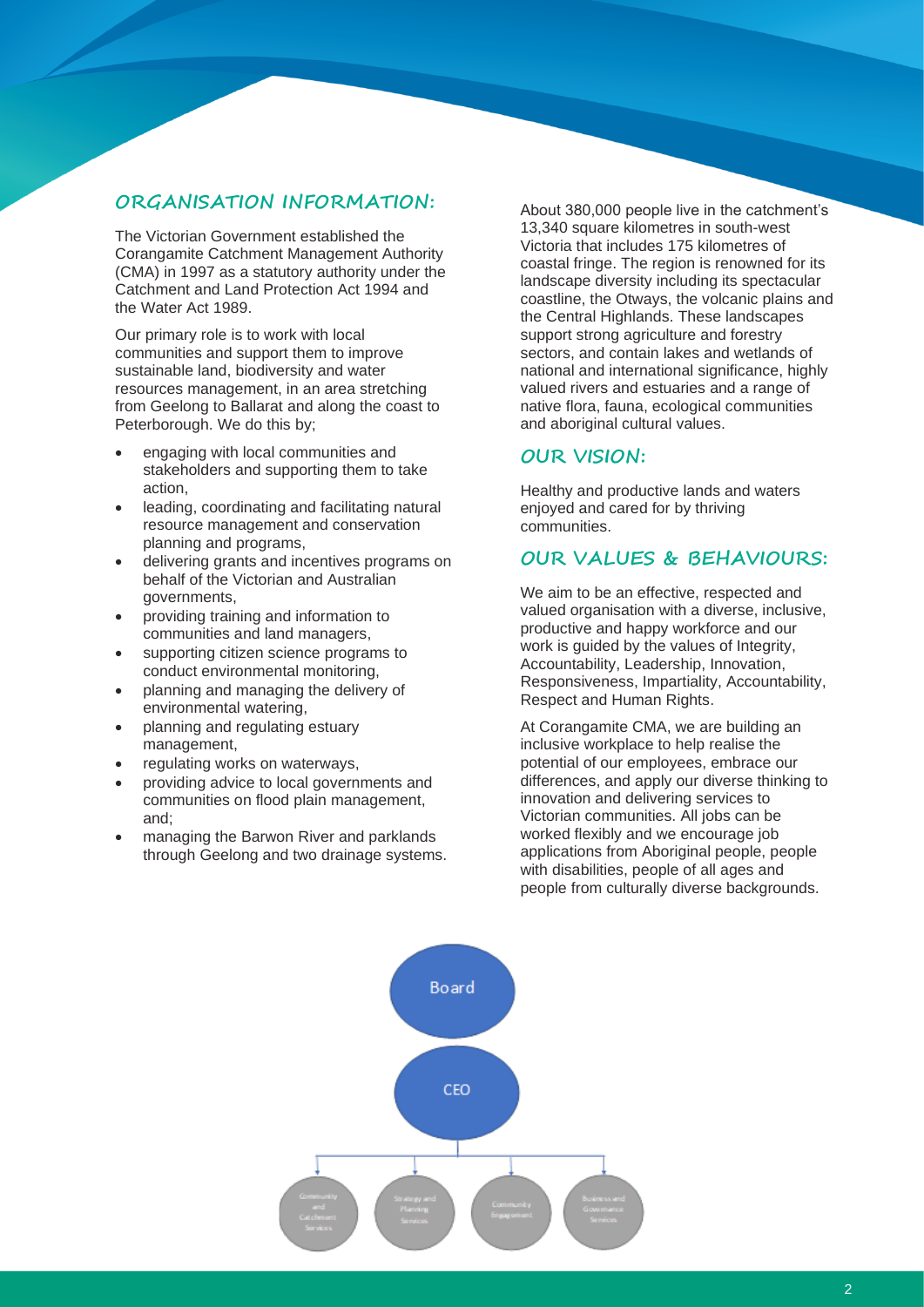# **POSITION SPECIFICATION:**

| <b>Position Title</b>               | Regional Landcare Coordinator                                                                                                                                                                                                                                                                                                                                                                                                                                                                                                                                                                                                                                                                                                                   |
|-------------------------------------|-------------------------------------------------------------------------------------------------------------------------------------------------------------------------------------------------------------------------------------------------------------------------------------------------------------------------------------------------------------------------------------------------------------------------------------------------------------------------------------------------------------------------------------------------------------------------------------------------------------------------------------------------------------------------------------------------------------------------------------------------|
| <b>Department</b>                   | <b>Community &amp; Catchment Services</b>                                                                                                                                                                                                                                                                                                                                                                                                                                                                                                                                                                                                                                                                                                       |
| <b>Organisational relationships</b> | Reports to:<br>Manager - Regional Landcare and Volunteers<br>Supervises:<br><b>NA</b><br><b>Functional Responsibilities:</b><br>Landcare and other community groups<br>Natural Resource management                                                                                                                                                                                                                                                                                                                                                                                                                                                                                                                                              |
| <b>Stakeholder relationships</b>    | Internal: All Corangamite CMA employees, Board and other Committee<br>members.                                                                                                                                                                                                                                                                                                                                                                                                                                                                                                                                                                                                                                                                  |
|                                     | <b>External:</b> Other CMAs and authorities, DELWP and Federal Government<br>Departments, Local governments, NGOs, research institutions, community<br>groups and individuals.                                                                                                                                                                                                                                                                                                                                                                                                                                                                                                                                                                  |
| <b>Primary Objectives</b>           | The position incumbent will:<br>Support Landcare and environmental volunteering in the region to enable<br>communities to take action for a healthy environment by:<br>Delivering the Regional Landcare Coordination contractual agreement<br>with DELWP.<br>Assisting local Landcare facilitators and their groups and networks<br>٠<br>through the coordination of meetings, communications, capacity building<br>and training opportunities<br>Delivering the Victorian Landcare Grants in the region<br>٠<br>Building strong, effective relationships and partnerships internally and<br>externally<br>Providing expert technical or policy advice<br>$\bullet$<br>Attracting investment and engagement to improve the regional<br>outcomes |
| <b>Position Capabilities</b>        | The position incumbent will possess:-<br>Exceptional interpersonal, engagement, communication and customer<br>٠<br>service skills and capability.<br>Ability to build relationships and partnerships.<br>٠<br>Flexibility, creativity, adaptability and resilience.<br>$\bullet$<br>High level business, budget and project management.<br>٠<br>Significant experience in working with communities in community<br>development, community engagement, management of volunteers,<br>natural resource management, environmental management, agriculture<br>or similar relevant experience.                                                                                                                                                        |
| <b>Position Location</b>            | The position will be based in the Corangamite CMA's Colac office or other<br>locations within the Catchment to meet operational requirements.                                                                                                                                                                                                                                                                                                                                                                                                                                                                                                                                                                                                   |
| Salary / Tenure / Hours             | Band 8<br>Fixed term until 30 June 2024<br>Part Time – 0.8FTE / 60.8 hours per week with the requirement to work<br>additional hours as required to meet organisational and operational<br>requirements.<br>All CCMA positions can be flexible, part-time or job-shared.                                                                                                                                                                                                                                                                                                                                                                                                                                                                        |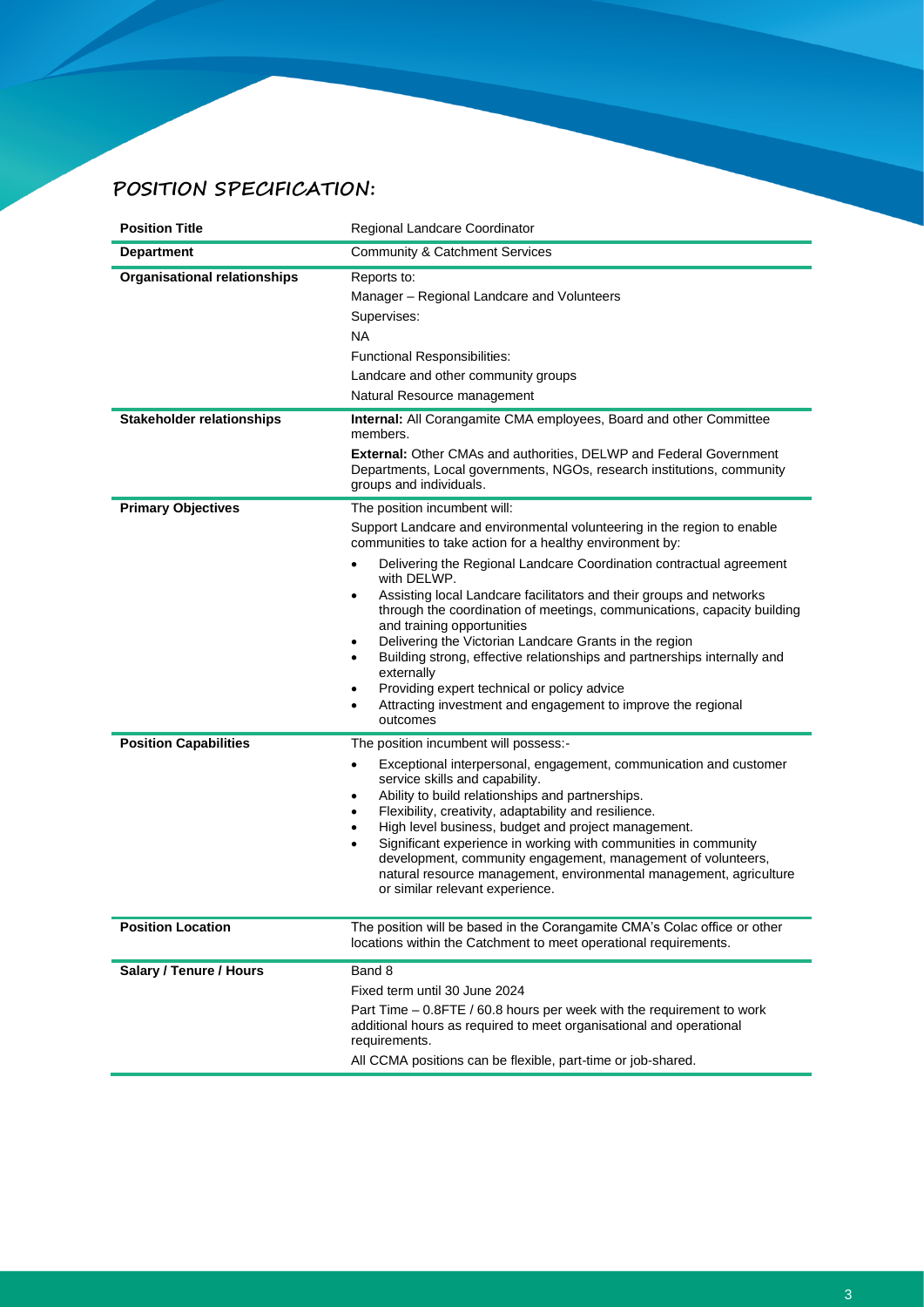# **KEY OUTPUT AREAS:**

The following outlines the Key Result Areas and core competencies relevant to this position.

| <b>Key Result Areas</b>                                        | <b>Accountabilities and Responsibilities</b>                                                                                                                                                    |
|----------------------------------------------------------------|-------------------------------------------------------------------------------------------------------------------------------------------------------------------------------------------------|
| <b>Corporate Governance and</b><br><b>Financial Management</b> | Accountable for effective financial management, including budget<br>preparation, procurement and reporting of projects.                                                                         |
|                                                                | Accountable for compliance with all investor and internal reporting and<br>evaluation requirements at State and Federal levels for projects.                                                    |
|                                                                | Accountable for compliance with relevant legislation, regulatory and statutory<br>obligations and responsibilities related to projects.                                                         |
|                                                                | Provide reports, analysis and high-level advice to the CEO, Executive<br>Management Team and the board on matters within the responsibility of the<br>position.                                 |
|                                                                | Support relevant Board committees and advisory groups.                                                                                                                                          |
| <b>Operations and Project</b>                                  | Lead the delivery of the Landcare Support Plan and Annual Action Plan.                                                                                                                          |
| <b>Management</b>                                              | Lead the delivery of the regional Victorian Landcare Grants.                                                                                                                                    |
|                                                                | Support the development and implementation of strategies, policies, projects<br>and programs within the Regional Landcare & Volunteer Team                                                      |
|                                                                | Support the establishment and growth of partnerships with volunteer<br>organisations and groups and research institutions.                                                                      |
|                                                                | Provide technical or policy advice relating to sustainable agriculture, natural<br>resource management, environmental management and volunteer<br>engagement to internal and external partners. |
|                                                                | Identify funding and investment opportunities and develop proposals.                                                                                                                            |
|                                                                | Ensure efficient and effective project design, delivery and management and<br>respond effectively to unplanned issues.                                                                          |
| <b>Communications and</b><br><b>Engagement</b>                 | Represent the Authority in meetings/forums/working parties with external<br>stakeholders as required.                                                                                           |
|                                                                | Develop effective internal and external partnerships and communications.                                                                                                                        |
|                                                                | Support the delivery of the Authority's plans and strategies relating to<br>community engagement and participation, and diversity and inclusion.                                                |
| One Team and Leadership                                        | Contribute to the development and implementation of strategies and policies<br>to ensure achievement of the Authority's targets and objectives.                                                 |
|                                                                | Promote and lead a customer service focus amongst staff.                                                                                                                                        |
|                                                                | Provide leadership on a range of organisational functions and programs to<br>the Authority, investors, staff and community.                                                                     |
|                                                                | Model the Authority's and the Victorian Public Sector values and behaviours.                                                                                                                    |
| <b>Occupational Health and Safety</b>                          | Compliance with procedures to ensure the safety and wellbeing of<br>volunteers, contractors and visitors/clients related to Landcare coordination.                                              |
|                                                                | Compliance with all relevant safety and well-being legislation and regulations<br>and the Corangamite CMA policies procedures and safe work practices.                                          |
|                                                                | Perform all duties in a manner that ensures the health and safety of self and<br>others in the workplace.                                                                                       |
|                                                                | Monitor OH&S issues and report and address incidents within area of<br>responsibility.                                                                                                          |
| <b>Risk Management</b>                                         | Identify, manage and, where appropriate, eliminate or mitigate risks.                                                                                                                           |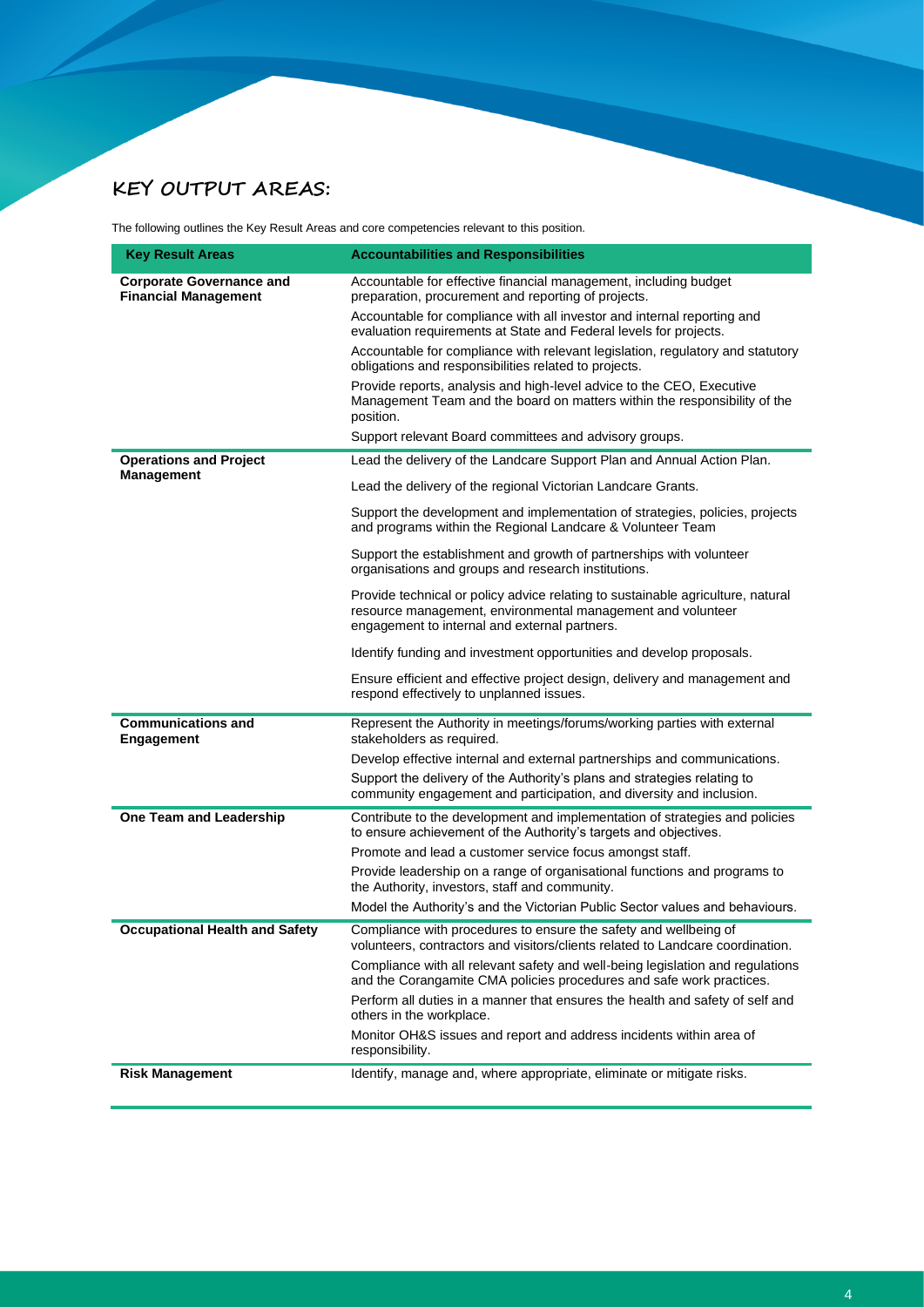# **SKILLS, KNOWLEDGE AND EXPERIENCE:**

#### **Interpersonal and Leadership Skills**

This position provides a high level of technical and specialist knowledge and represents the CCMA in the community and across all networks.

- Exceptional level of interpersonal and communication skills with the ability to engage, motivate and negotiate with clients, members of the public, government departments, agencies, and staff, and manage complex stakeholder issues across projects and programs.
- Demonstrated ability to contribute to a positive, high performing culture and organisation.
- High levels of self-awareness and demonstrated ability to self-manage and model positive values and behaviours.

#### **Specialist Knowledge & Skills**

This position leads the delivery of the Corangamite Landcare Support Plan. It supports Landcare and other community groups to deliver improved sustainable natural resource management and environmental management.

- High level knowledge, skills and experience in working with communities in community development, community engagement, management of volunteers, natural resource management, environmental management or agriculture.
- Understanding of the goals and objectives of the Corangamite CMA and the ability to deliver on those.
- Understanding of relevant legislation, standards and policies with the ability to interpret and implement.

#### **Judgement & Decision-Making Skills**

This position is responsible for dealing with complexity, conflict and issues that have an impact on the organisation's programs and projects. The position will be required to provide high level advice to the Chief Executive Officer and Executive Management Team

- Demonstrated ability to make complex decisions within legislation, regulations, government and organisational strategies, policies and procedures.
- Demonstrated ability to provide clear, high quality, high level strategic advice to the executives, boards or similar.

#### **Other skills**

- Computer skills appropriate for a modern office environment and the tools and systems relevant to the position.
- High level written and oral communication skills including the ability to prepare professional business correspondence and reports.

#### **Qualifications and Experience**

- Significant experience in working with communities in community development, community engagement, management of volunteers, natural resource management, environmental management and agriculture and a relevant post-graduate qualification or extensive experience with a lower level qualification.
- Current Victorian driver's licence.
- Current Victorian Working With Children Check.

# **CORANGAMITE CMA CORPORATE POLICIES:**

Adherence to all Corangamite CMA's policies and procedures including but not limited to:

- Code of Conduct for Victorian Public Sector Employees
- **Fraud Prevention**
- Purchasing and Procurement
- Information Communication Technology Acceptable Use
- Acceptance of Gifts and Entertainment
- Information and Privacy
- Equal Opportunity, Anti-Discrimination, Harassment, Bullying
- Protected Disclosures
- Child Safe Standards